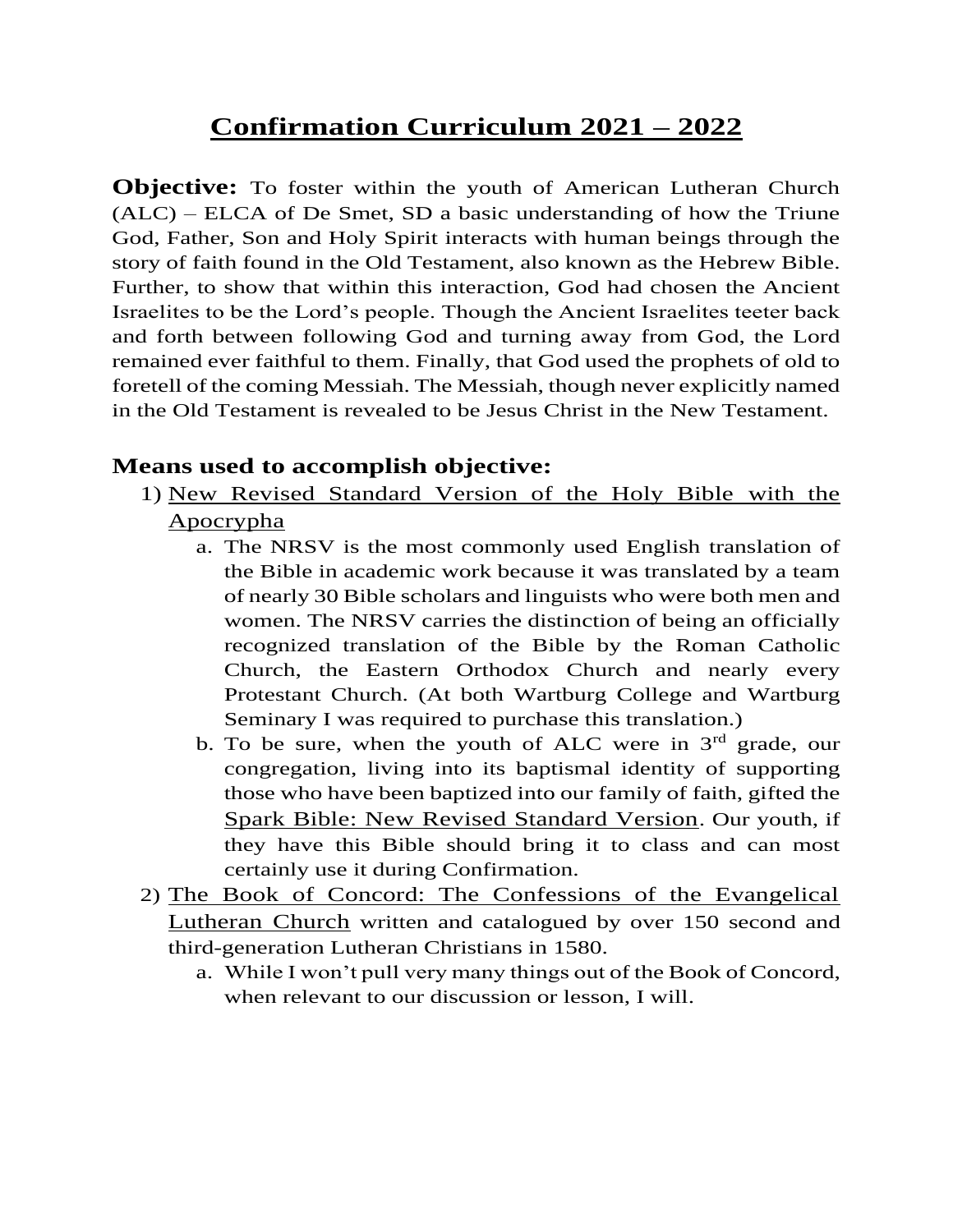- 3) Here We Stand Curriculum (Hard Copy) written by Augsburg Fortress Press, the ELCA publishing house.
	- a. This will be my primary resource for individual sessions. Here We Stand came out almost 20 years ago and is likely the most commonly taught Confirmation curriculum in our denomination. (Out of the 5 congregations I have taught Confirmation in, 3 of them used it as their primary source.)
- 4) Here We Stand Student Handbook written by Augsburg Fortress Press.
	- a. This resource is a companion book to the "Here We Stand" curriculum, but it can also be used with any of the others. Its goal is to provide Confirmation aged youth with more "down to earth" examples of what it means to be a Lutheran Christian living in the  $21<sup>st</sup>$  Century.
	- b. This resource was formerly known as the "Lutheran Student Handbook" and "Lutheran Student Handbook II." If you have children who have already been confirmed, they may have one of the predecessor books.
- 5) Re:Form Ancestors Curriculum (Hard Copy and DVD) written and produced by Augsburg Fortress Press.
	- a. This will be my secondary resource for individual sessions. Re:Form Ancestors came out about 10 years ago. (Out of the 5 congregations I have taught Confirmation in, 2 of them used it as their primary source.)
- 6) Echo the Story Curriculum (Hard Copy and DVD) written and produced by Augsburg Fortress Press.
	- a. I will primarily use this resource for its videos which are highly engaging for youth.
- 7) The Bible Project (Online and Videos) written and produced by a multi-denominational team of over 70 women and men. Its content is entirely free.
	- a. I will primarily use this resource for its videos which are highly engaging for youth.
- 8) Other Unnamed Resources
	- a. Including this as I'm sure there will be some other resource, video, piece of art, etc. that I will occasionally use. E.g. I like to find paintings on the internet depicting religious scenes and analyze them as a group or sometimes I'll find a clip from a movie that is relevant to our topic.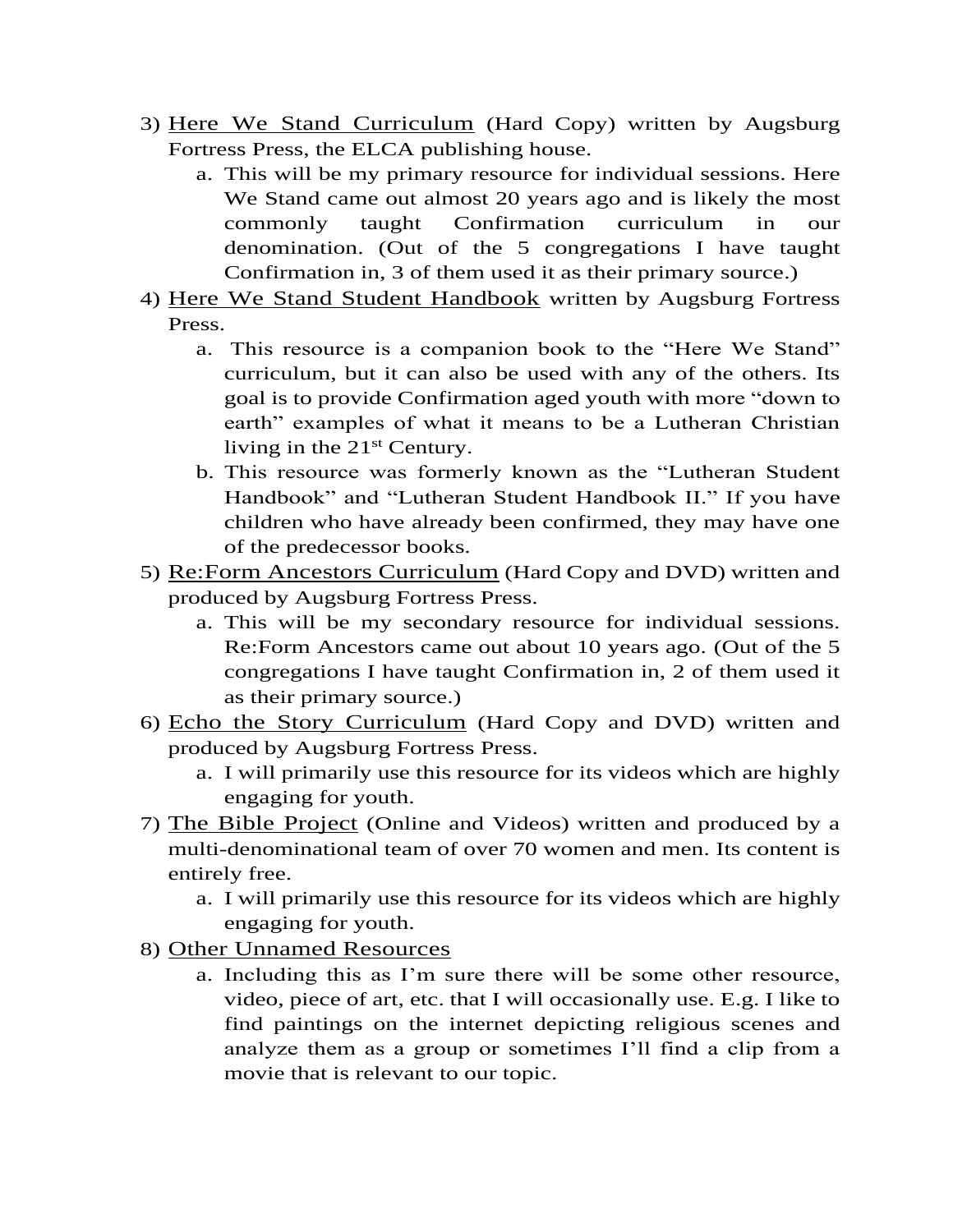### **Fall 2021 Syllabus** (Tentative)**:**

- All readings are expected to have been completed prior to class.
- Wednesday/Sunday The first time the lesson is taught will always be the Wednesday class. If there isn't class on Wednesday, we will not have class on Sunday (unless otherwise noted through official communication). When there is a long weekend, class on Sunday will still take place. You are expected to be there (unless otherwise noted through official communication).
- Wednesday:  $3:45 4:45$  pm
- Sunday:  $10:45 11:45$  am

**Sept. 22/26 – Session 1: How to Read the Bible –** What to expect in the Bible; What to look for in the Bible; How to speak about God and humanity using inclusive and expansive language

**Sept. 29/Oct. 3 – Session 2: An Overview of Genesis and Exodus –** Creation; Fall; Adam and Eve; Cain and Abel; Noah; Abraham and Sarah; Hagar and Ishmael; Isaac and Rebekah; Esau, Jacob, Rachel and Leah; Joseph; Slavery in Egypt; Moses and Aaron; The Plagues; The Wilderness Journey; The Ten Commandments and the Promised Land

**Oct. 6/10 – Session 3: Creation –** reading the Two Accounts of Creation in Genesis 1 and 2; who did the creating; why include this in the Bible; what does it teach us about the diversity of God; talk about Creation and Evolution

**Read: Genesis 1 and 2**

**Oct. 13/17 – Session 4: The Human Condition and the Fall –** reading the story of Adam and Eve and the Serpent in Genesis 3; reading the story of Cain and Abel in Genesis 4 **Read: Genesis 3 and 4**

**Oct. 20 (Only Wed…No Sunday) – Session 5: The Flood –** reading the story of Noah and His Family and the Ark found in Genesis  $6 - 9$ **Read: Genesis 6 - 9**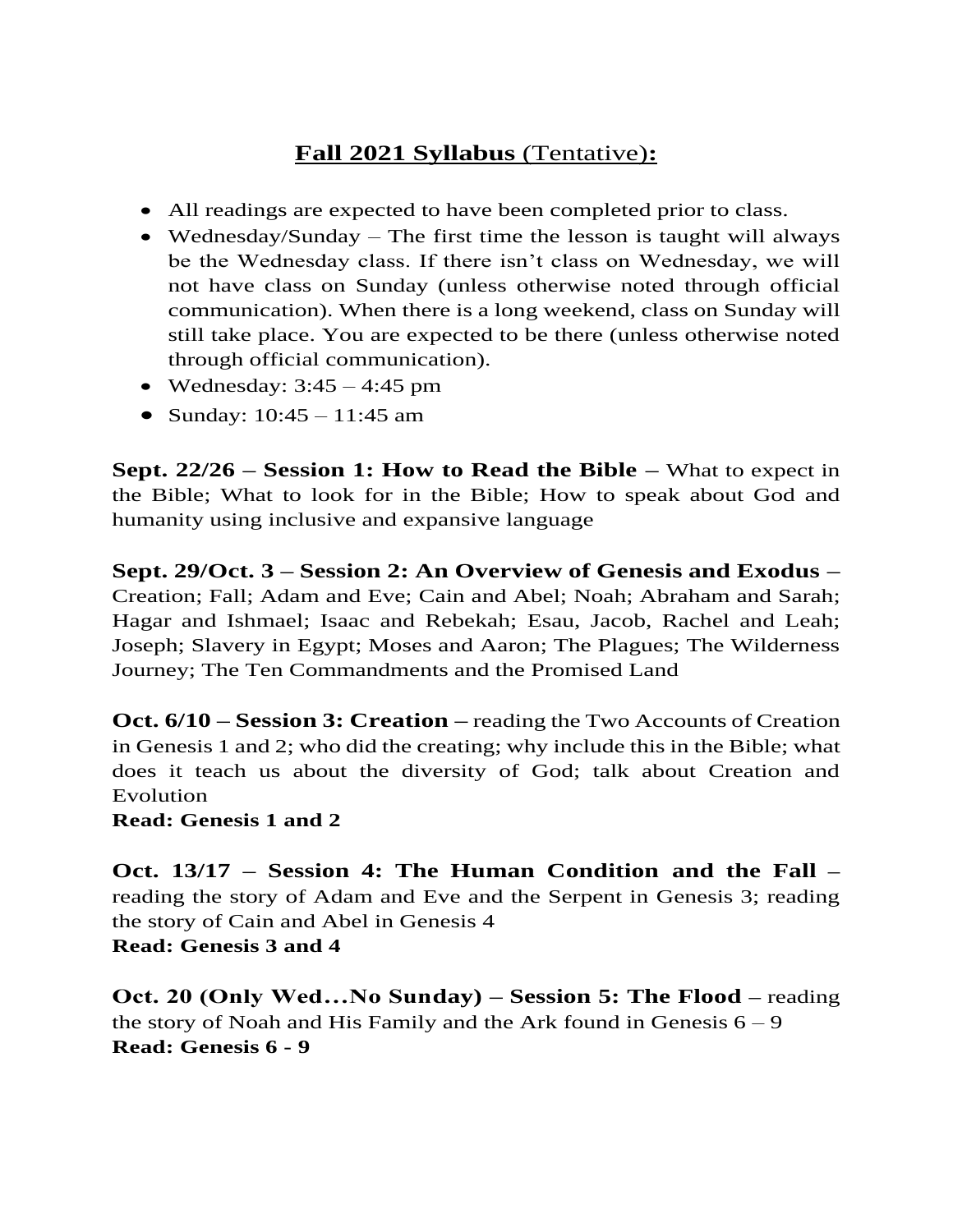**Oct. 27/31 – Session 6: Abraham and Sarah and Hagar –** reading the story of the Call of Abram and Sarai in Genesis 11 and 12; hearing the promise of people and land and learn about the importance of Hagar and Ishmael in Genesis  $12 - 17$ **Read: Genesis 11 - 17**

**Nov. 3/7 – Session 7: Finish Hagar; Lot; Abraham and Isaac –** if we have not finished the story of Hagar then do so; briefly discuss Lot and his daughters; read the story about Abraham and Isaac; special attention given to the "sacrifice" of Isaac in Genesis 22 **Read: 18 - 22**

**Nov. 10/14 – Session 8: Isaac and Rebekah –** read the story about Isaac and Rebekah's love for each other and for their love towards Abraham and Sarah in Genesis  $22 - 25$ ; the death of Abraham and explosion of Abraham and Sarah's family through Isaac

**Read: Genesis 22 - 25**

**Nov. 17/21 – Session 9: Jacob and Esau –** read the story about Isaac and Rebekah's children, Jacob and Esau in Genesis 25 – 36; the feud between them; the story of Jacob stealing Esau's birthright; the reunification **Read: Genesis 25 – 36** (skim for stories dealing with Jacob and Esau)

#### **THANKSGIVING BREAK – No Class**

**Dec. 1/5 – Session 10: The Sons of Jacob Sell Joseph into Slavery and Joseph Becomes the Vizier of Egypt –** read the story about how Joseph is given the gift of interpreting dreams and read how that gift makes him known to the Egyptian Pharaoh; hear how this makes Joseph second in command over Egypt even though he is a Hebrew in Genesis  $37 - 41$ **Read: 37 - 41**

**Dec. 8/12 – Session 11: Joseph's Brothers Come to Egypt and Joseph Reveals Himself to his Brothers and Welcomes Them –** read about how Joseph helps his brothers in Egypt during a famine while they are completely unaware that it is he and read the story about how the Israelites come to Egypt in Genesis  $42 - 50$ 

**Read: Genesis 42 - 50**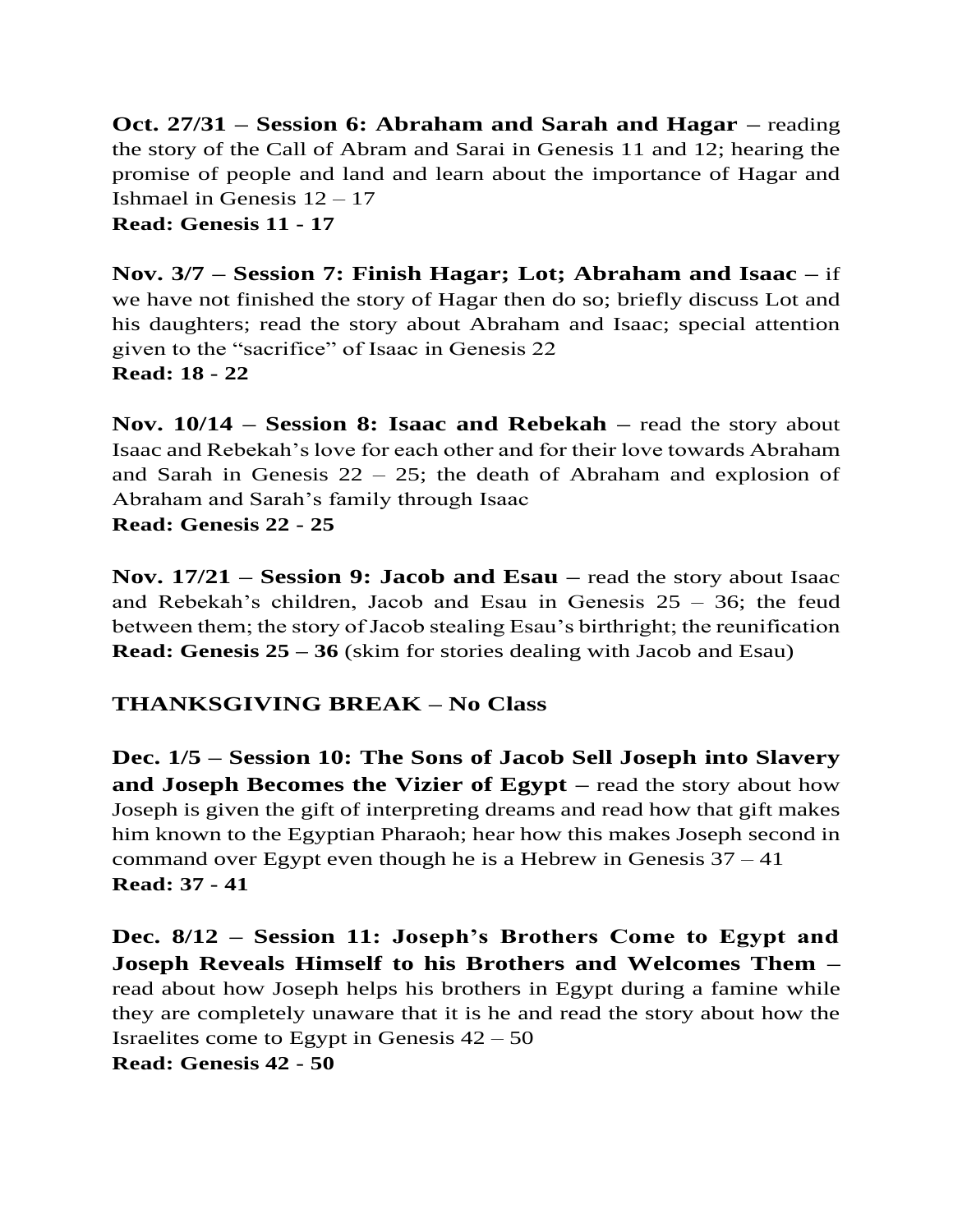**Dec. 15/19 – Session 12: Recap Test of Genesis –** We will have a full class participation test. In other words, we will do it together, asking the youth to provide the answer and then settle on a collective response. (If you had a child in Confirmation during Spring of 2021, they should remember doing this activity.)

## **Spring 2022 Syllabus** (Jan. Dates Only – Released Later)

**Jan. 5/9 – Session 13: Moses' Backstory, his Family and the Call of Moses –** read the story about where Moses came from and who he was raised by; learn about why he flees from Egypt and comes into the service of Jethro; hear the Call of Moses in the Burning Bush in Exodus 1 - 4 **Read: Exodus 1 - 4**

**Jan. 12 (Only Wed…Sunday is Annual Meeting) – Session 14: Moses, Aaron, Pharaoh and the Ten Plagues –** read about how Moses and Aaron return to Egypt; hear about how Pharaoh's heart is hardened while God uses Moses to bring upon the Egyptian people the Ten Plagues in Exodus  $5 - 11$ 

**Read: Exodus 5 - 11**

**Jan. 19/23 Session 15: The First Passover, The Escape from Egypt, Bread from Heaven and Water from the Rock –** hear about how the Israelites celebrate the First Passover; read about the escape from Egypt through the Red Sea; learn about how God provides bread and water to the Israelites in the desert in Exodus  $12 - 17$ **Read: Exodus 12 - 17**

**Jan. 26/30 – Session 16: The Ten Commandments, The Golden Calf, and the Ark of the Covenant -** learn about how God gathers the people to Mt. Sinai and gives them the Ten Commandments; hear about what happens when the people grow impatient and build a Golden Calf while Moses is speaking with God; read about the Ark of the Covenant in excerpts from Exodus 18 – 40

**Read: Exodus 19; 20; 25:1 – 30; 31 – 34; 37 – 40**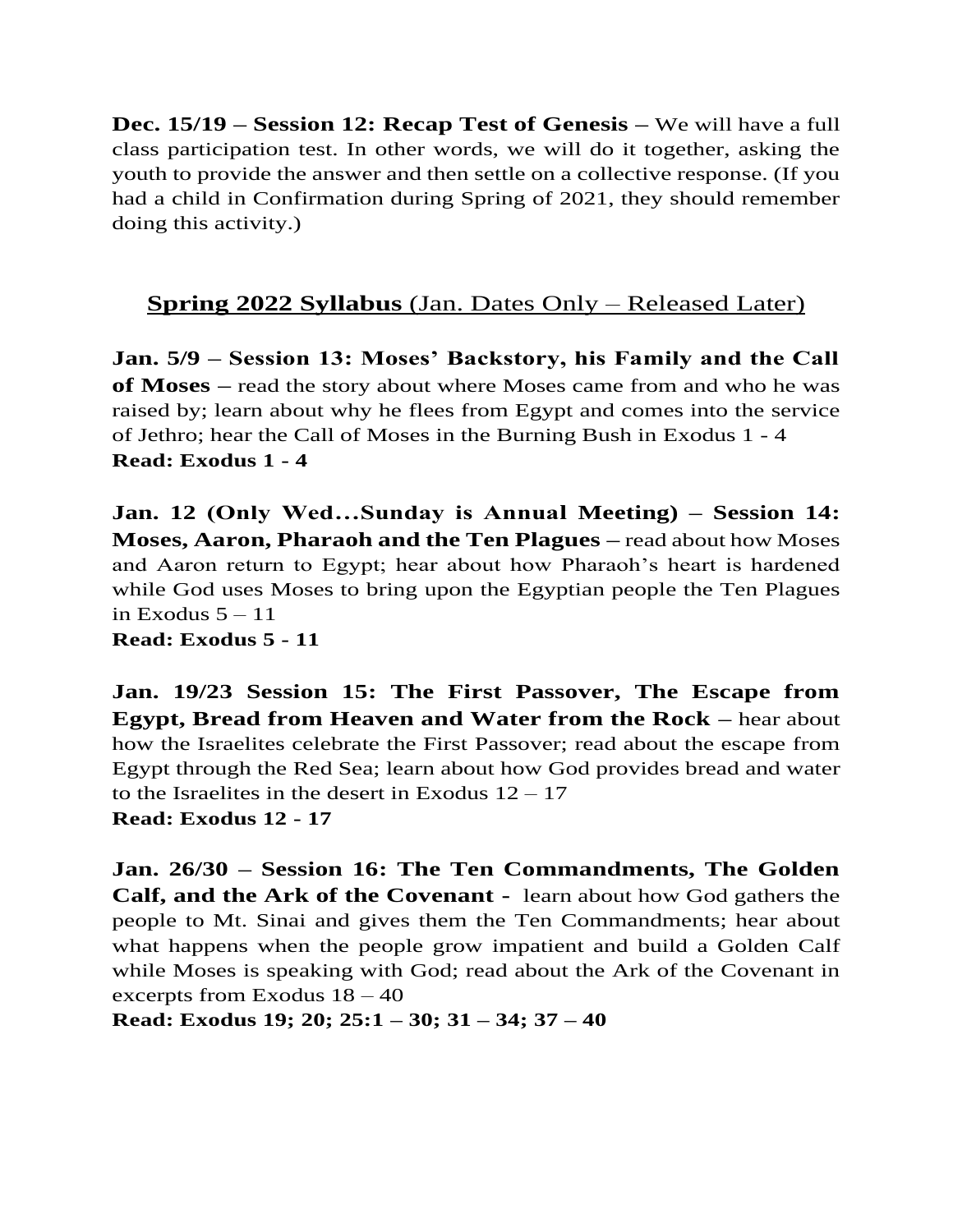# **Confirmation Program & Expectations | Grades 7-8**

At baptism, parents make this promise: "… to live with them among God's faithful people, bring them to the word of God and the holy supper, teach them the Lord's Prayer, the Creed and the Ten Commandments, place in their hands the Holy Scriptures, and nurture them in faith and prayer, so that your children may learn to trust God, proclaim Christ through word and deed, care for others and the world God made, and work for justice and peace."

During confirmation or affirmation of baptism, confirmands are asked to make this promise for themselves: "…to live among God's faithful people, to hear the word of God and share in the Lord's Supper, to proclaim the good news of God in Christ through word and deed, to serve all people, following the example of Jesus, and to strive for justice and peace in all the earth."

Confirmation is the time when youth declare for themselves that they will live out the promises made for them by their parents and sponsors in their baptism. The program at ALC seeks to continue, more intentionally, the exploration of faith and trust that God will continue to lead and guide them in all aspects of their lives.

# **Classroom Expectations**

- Youth are expected to be at class every week; if gone please email [pastor@americanlutherandesmet.org](mailto:pastor@americanlutherandesmet.org) so that Pastor Jonathan is aware in advance
- Youth are expected to complete assigned readings prior to class
- Youth are expected to turn in their phones at the beginning of class
- Youth may have food or snacks in class, but they must dispose of all trash
- Youth are expected to participate in class; listen to the speaker (whether pastor or one another) and avoid side conversations
- When De Smet is closed or let out early for weather, we will not have confirmation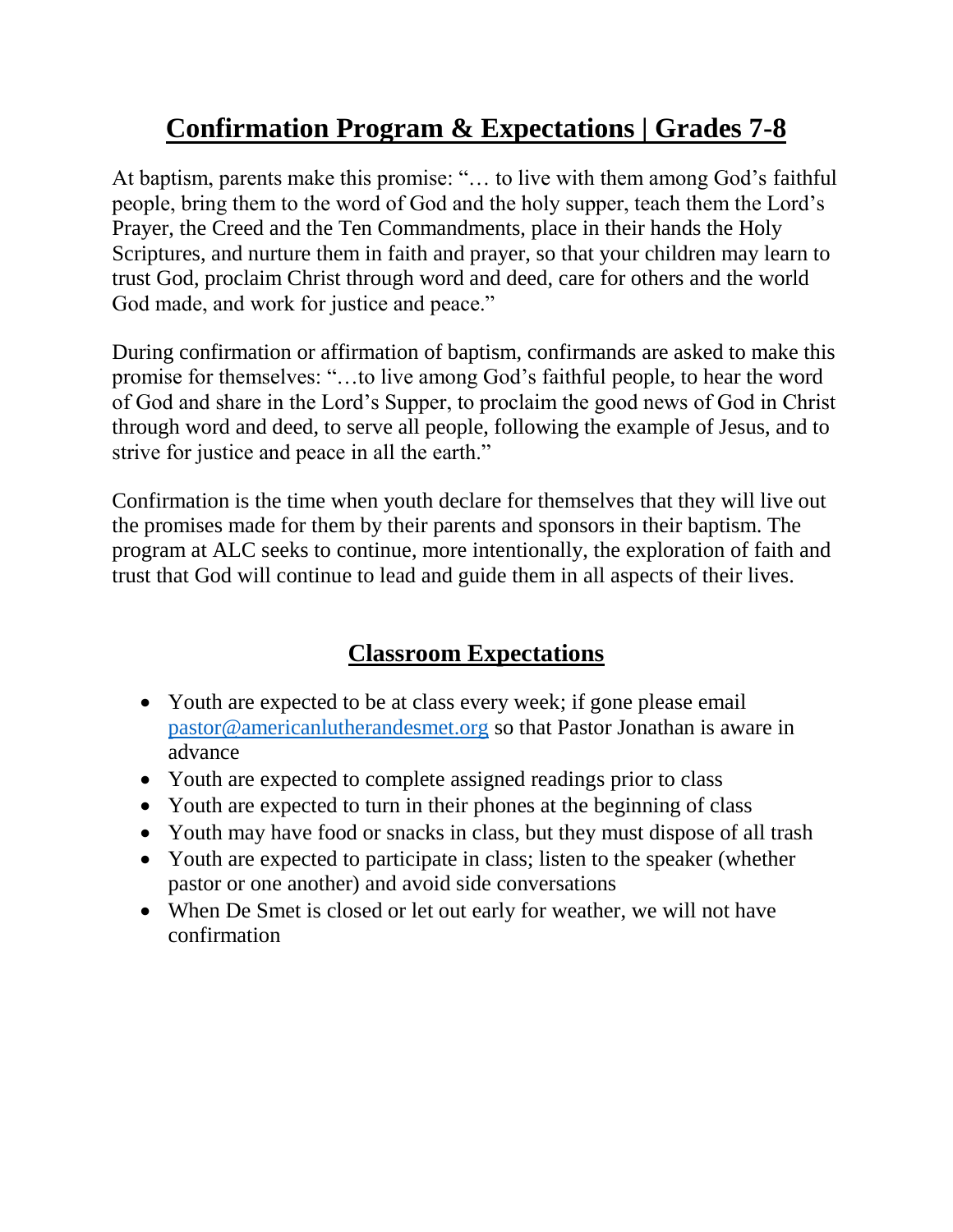Throughout the program, students will further develop their faith through a variety of educational and worship activities. While attendance at confirmation classes and worship services are the main priorities, students can earn points toward completion in various ways. The point system was developed in an effort to provide the youth self-accountability along the way towards their confirmation. It is the student's responsibility to pick up, complete, and return the form promptly. Forms are available in the church office, sacristy, and during confirmation class. Return the forms to the sacristy.

|     | <b>Activity</b>                                                 |    |
|-----|-----------------------------------------------------------------|----|
|     | Attend a confirmation class                                     | 10 |
| 2.  | Attend a worship service and complete exit slip (turn in at     | 10 |
|     | least one slip per month)                                       |    |
| 3.  | Acolyte or assist with a worship (special music; usher; lector) | 5  |
| 4.  | Attend confirmation camp                                        | 50 |
| 5.  | Complete a FAITH STATEMENT during YEAR 2                        | 25 |
| 6.  | Decorate confirmation stole during YEAR 2                       | 10 |
| 7.  | Volunteer during VBS or Sunday School                           | 5  |
| 8.  | Participate in a SD Synod/ELCA youth event                      | 30 |
| 9.  | Volunteer outside of church                                     | 5  |
| 10. | <b>TOTAL</b>                                                    |    |

**Describe Volunteer Activity:**